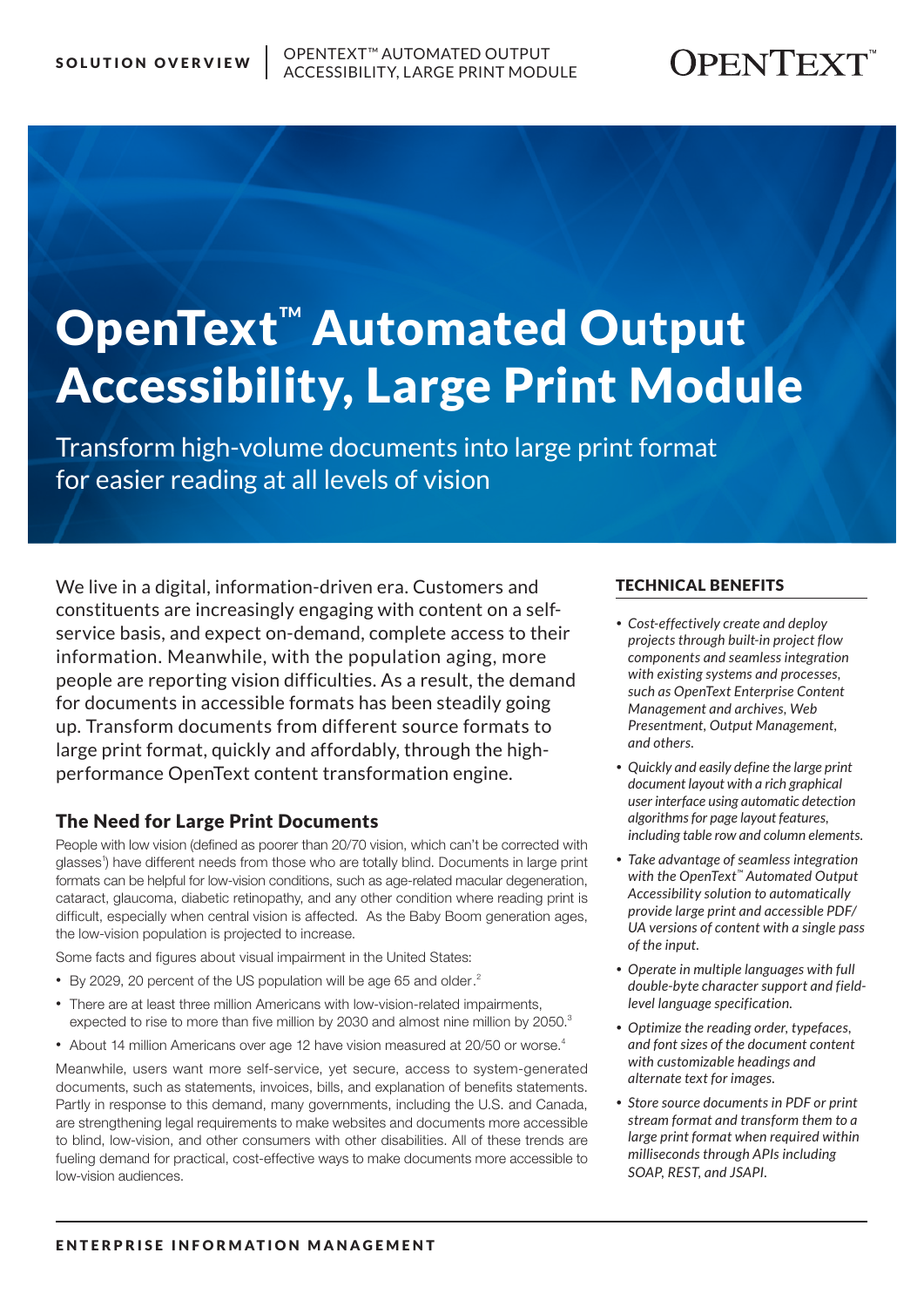

# Current Options for Large Print Transformation

Creating large print documents that meet the needs of low-vision readers involves thoughtful design, not just increasing the type size. Expanding words and graphics within a fixed page size requires laying them out differently – for example, shortening line lengths so text isn't cut off at the margins and making sure that charts and images aren't split across pages. Other large print choices that help readability include streamlined (often sans-serif) typefaces, high-contrast color combinations, simpler layouts, and highresolution images that don't degrade when blown up.

There are several approaches to making high volumes of official documents accessible in large print. Unfortunately, none meet all the criteria of readability, timeliness, security, scalability, and cost effectiveness.

The first is to manually enlarge the page. This approach is easy, but won't scale across thousands or millions of paper documents, PDFs, or web pages. More importantly, simple enlarging hurts readability because it doesn't include the design changes discussed above. And manually enlarged documents have no guarantee of remaining secure and private.

The second approach is to hire a specialized third party (or create an in-house department) to redesign documents into large print format. This approach yields readable, user-friendly documents, but is expensive and time-consuming.

Organizations need a way to efficiently generate large print output in a timely fashion.

### OpenText Automated Output Accessibility Solution, Large Print Module

The OpenText approach to creating properly designed large print documents at high scale uses the unique, patented OpenText Automated Output Accessibility technology with advanced auto-detection capabilities.

The OpenText Automated Output Accessibility Large Print Module integrates smoothly with an organization's existing enterprise content management (ECM) and electronic document presentment infrastructure to capture high-volume transactional documents in the form of print streams and PDFs, then transform them into accessible, user-friendly large print documents for digital distribution.

The Automated Output Accessibility Large Print Module is ideal for financial institutions, healthcare providers, utilities, governments, and other organizations that routinely produce high-volume documents, such as invoices, monthly banking, credit card, or investment statements. It reduces dependence on costly, time-consuming manual conversion services and enables organizations to address the needs of an underserved and steadily increasing segment of the population – people with low vision.

#### **SFWEALTH** SF Wealth **SYAVES** STATEMENT INFORMATION count Number 4555-9999-0001 Statement Date Apr 30, 2011 **CREDITS ACCOUNT ACTIVITY SUMMARY** Previous Balance \$6,772.46 **PAYMENT II** Payments \$3,100.00 Purchases \$3,113.71 Cash Advances \$0.00 Fees Charged \$55.41 New Balance \$6,841.58 **CREDIT SUMMARY** Credit Limit \$10,000.00 Available Credit \$3,158.42 Cash Advance Limit \$5,000.00

# ment Period Apr 1, 2011 - Apr 30, 2011

#### BUSINESS BENEFITS

- *• Lower the cost of generating accessible content*
- *• Reduce the time to market*
- *• Comply with accessibility laws, such as Section 508, the Americans with Disabilities Act, and the Accessibility for Ontarians with Disabilities Act*
- *• Reduce the risk of expensive lawsuits*
- *• Increase engagement and self-service access for low-vision users*
- *• Generate greater customer satisfaction and loyalty among a large and growing segment of the population*
- *• Demonstrate social responsibility and competitive advantage over organizations slower to serve the low-vision population*

#### FIGURE 1

*A typical bank statement (left) is easier for low-vision customers to read after conversion (right) with the OpenText Automated Output Accessibility Solution Large Print Module.*